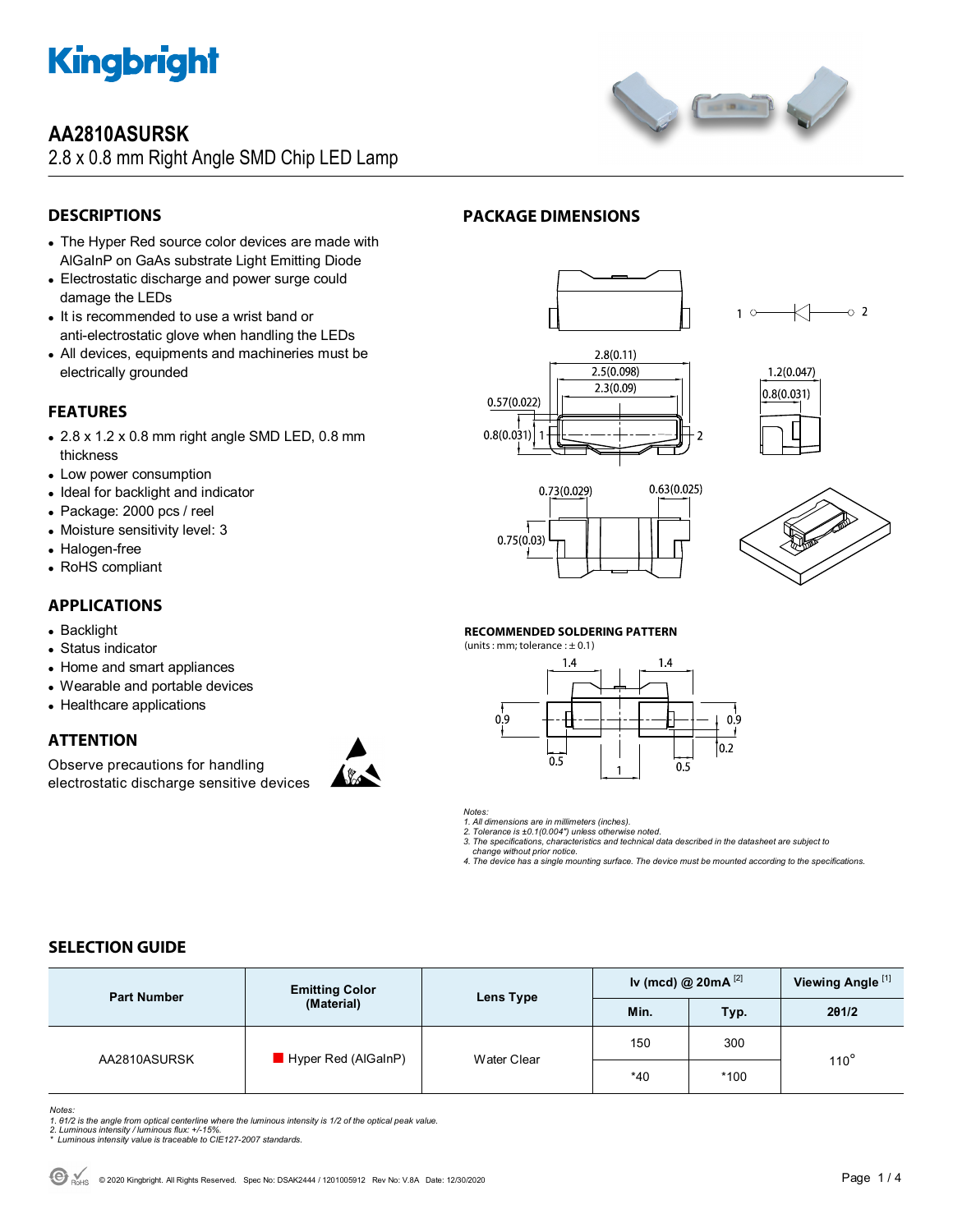# **Kingbright**

### **ELECTRICAL / OPTICAL CHARACTERISTICS at T<sub>A</sub>=25°C**

| <b>Parameter</b>                                                                                                          |                              |                       | Value        |                          | <b>Unit</b>           |
|---------------------------------------------------------------------------------------------------------------------------|------------------------------|-----------------------|--------------|--------------------------|-----------------------|
|                                                                                                                           | Symbol                       | <b>Emitting Color</b> | Max.<br>Typ. |                          |                       |
| Wavelength at Peak Emission $I_F = 20 \text{mA}$                                                                          | $\lambda_{\rm peak}$         | Hyper Red             | 645          | $\overline{\phantom{a}}$ | nm                    |
| Dominant Wavelength $I_F = 20mA$                                                                                          | $\lambda_{\mathsf{dom}}$ [1] | Hyper Red             | 630          | $\overline{\phantom{a}}$ | nm                    |
| Spectral Bandwidth at 50% $\Phi$ REL MAX<br>$I_F = 20mA$                                                                  | Δλ                           | Hyper Red             | 28           |                          | nm                    |
| Capacitance                                                                                                               | C                            | Hyper Red             | 35           | $\overline{\phantom{a}}$ | pF                    |
| Forward Voltage $I_F$ = 20mA                                                                                              | $V_F$ <sup>[2]</sup>         | Hyper Red             | 1.95         | 2.5                      | $\vee$                |
| Reverse Current ( $V_R$ = 5V)                                                                                             | $I_R$                        | Hyper Red             |              | 10                       | μA                    |
| Temperature Coefficient of $\lambda_{peak}$<br>$I_F = 20 \text{mA}, -10^{\circ} \text{C} \leq T \leq 85^{\circ} \text{C}$ | $TC_{\lambda peak}$          | Hyper Red             | 0.14         | $\overline{\phantom{a}}$ | $nm$ <sup>o</sup> $C$ |
| Temperature Coefficient of $\lambda_{\text{dom}}$<br>$I_F$ = 20mA, -10°C $\le T \le 85$ °C                                | $TC_{\lambda dom}$           | Hyper Red             | 0.05         | $\overline{\phantom{a}}$ | $nm$ <sup>o</sup> $C$ |
| Temperature Coefficient of $V_F$<br>$I_F$ = 20mA, -10°C $\le T \le 85$ °C                                                 | $TC_V$                       | Hyper Red             | $-1.9$       | $\overline{\phantom{a}}$ | $mV$ °C               |

Notes:<br>1. The dominant wavelength (λd) above is the setup value of the sorting machine. (Tolerance λd : ±1nm. )<br>2. Forward voltage: ±0.1V.<br>4. Excess driving current and / or operating temperature higher than recommended c

## **ABSOLUTE MAXIMUM RATINGS at T<sub>A</sub>=25°C**

| Parameter                                    | Symbol                  | Value          | <b>Unit</b>   |
|----------------------------------------------|-------------------------|----------------|---------------|
| Power Dissipation                            | $P_D$                   | 75             | mW            |
| Reverse Voltage                              | $V_R$                   | 5              | $\vee$        |
| Junction Temperature                         | $T_j$                   | 115            | $^{\circ}C$   |
| <b>Operating Temperature</b>                 | $T_{op}$                | $-40$ to $+85$ | $^{\circ}C$   |
| Storage Temperature                          | $T_{\text{stg}}$        | $-40$ to $+85$ | $^{\circ}C$   |
| <b>DC Forward Current</b>                    | IF.                     | 30             | mA            |
| Peak Forward Current                         | $I_{FM}$ <sup>[1]</sup> | 185            | mA            |
| Electrostatic Discharge Threshold (HBM)      |                         | 3000           | $\vee$        |
| Thermal Resistance (Junction / Ambient)      | $R_{th}$ JA $^{[2]}$    | 350            | °C/W          |
| Thermal Resistance (Junction / Solder point) | $R_{th}$ JS $^{[2]}$    | 190            | $\degree$ C/W |

Notes:<br>1. 1/10 Duty Cycle, 0.1ms Pulse Width.<br>2. Rե∋ a, Re, Js, Results from mounting on PC board FR4 (pad size ≥ 16 mm² per pad).<br>3. Relative humidity levels maintained between 40% and 60% in production area are recommen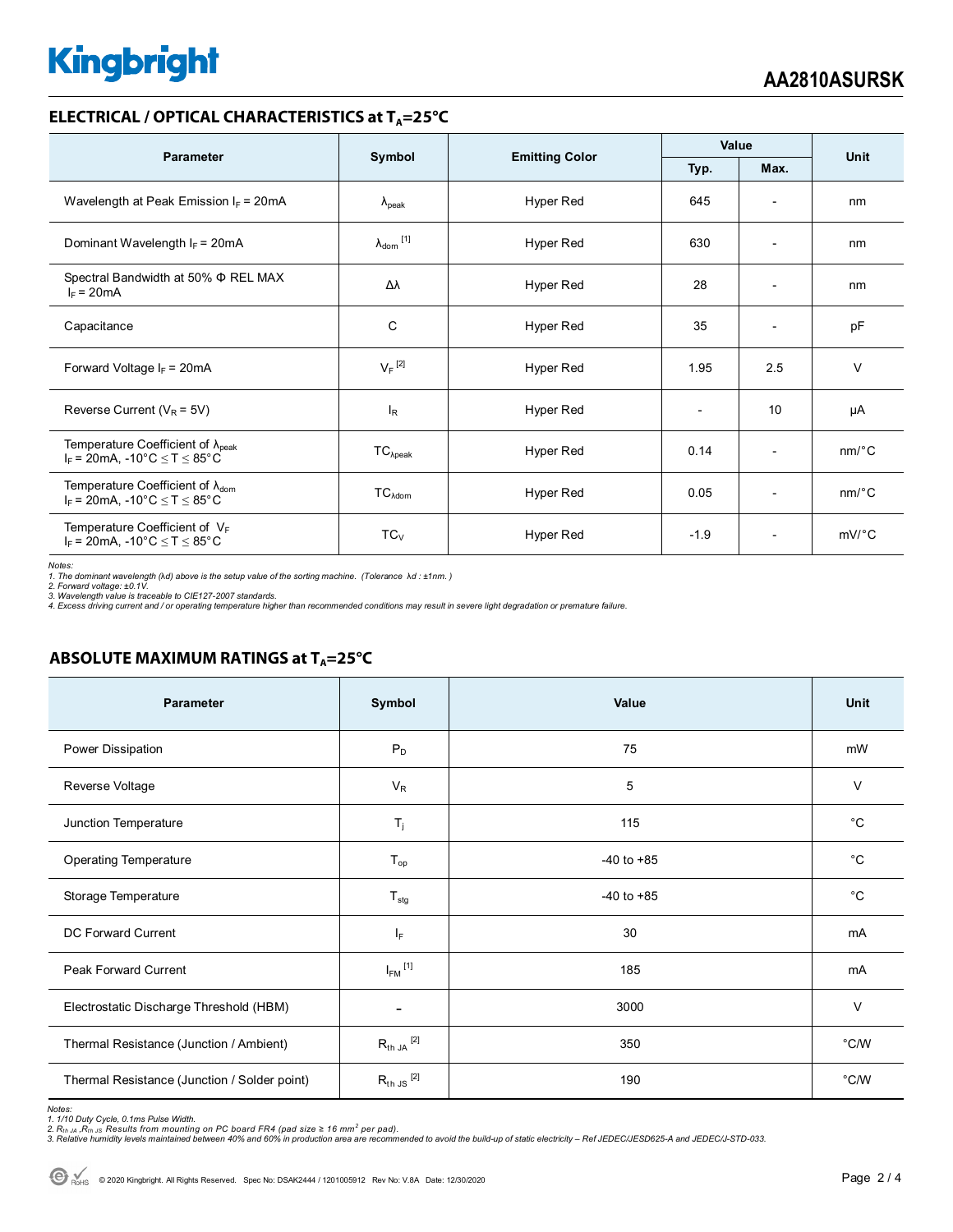# **Kingbright**

## **TECHNICAL DATA**



#### **SPATIAL DISTRIBUTION**



#### **HYPER RED**



#### **REFLOW SOLDERING PROFILE for LEAD-FREE SMD PROCESS**



#### *Notes:*

- *1. Don't cause stress to the LEDs while it is exposed to high temperature.*
- 
- *2. The maximum number of reflow soldering passes is 2 times. 3. Reflow soldering is recommended. Other soldering methods are not recommended as they might cause damage to the product.*

#### **TAPE SPECIFICATIONS** (units : mm)



0.0 0.5 1.0 1.5 2.0 2.5

Luminous intensity normalised

-40 -20 0 20 40 60 80 100 Ambient temperature (°C)

**Ambient Temperature**

#### **REEL DIMENSION** (units : mm)